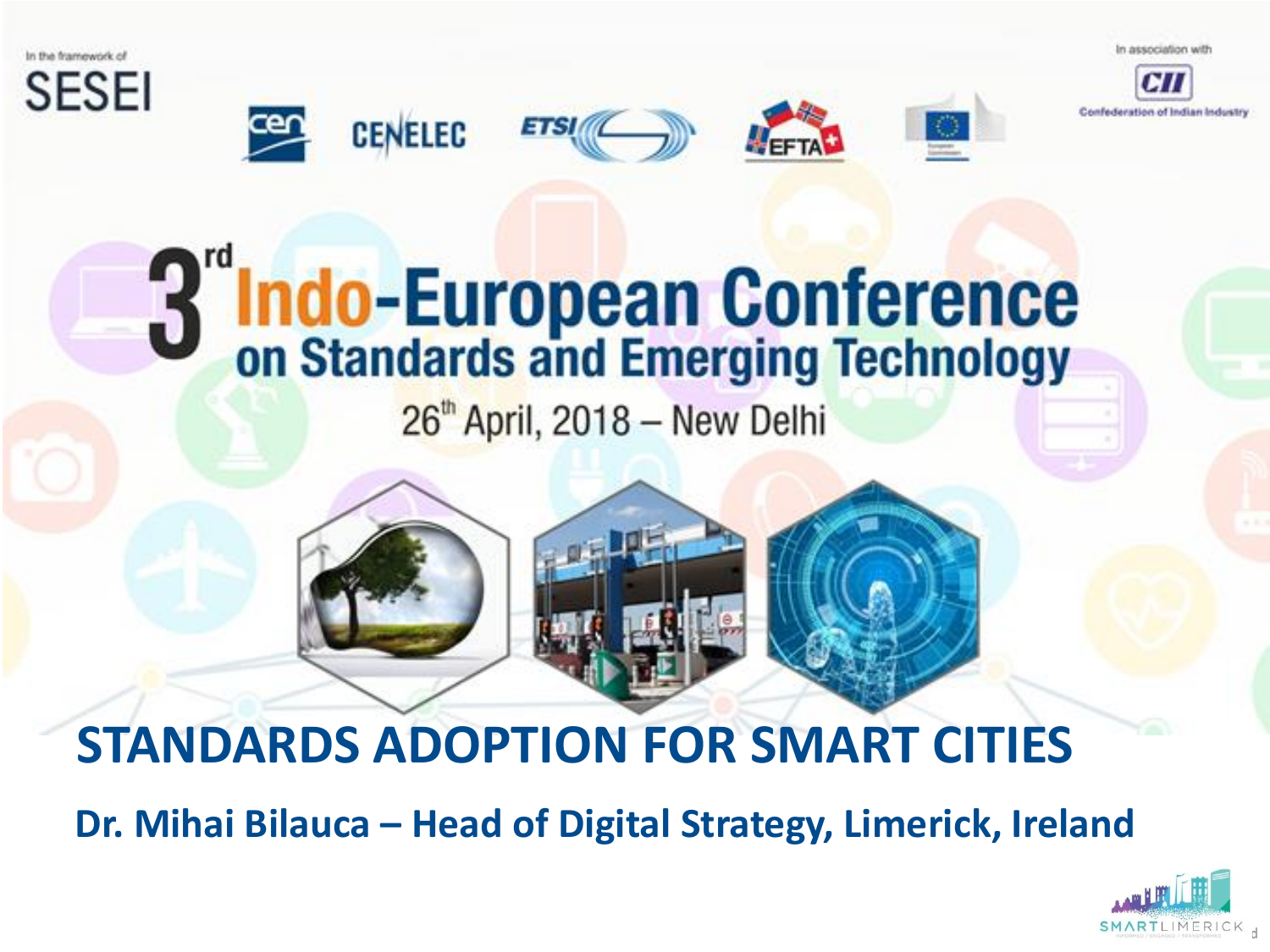#### SMART CITIES **REALITY**

- **Cities are complex**, with many stakeholders & many views
- **New Expectations** Urban Transformation
- **Paradoxes**: cities need to handle diverse needs
- **Stable Communities** are developed by a balanced approach



#### **CHALLENGE: STANDARDS IN A COMPLEX REALITY?**

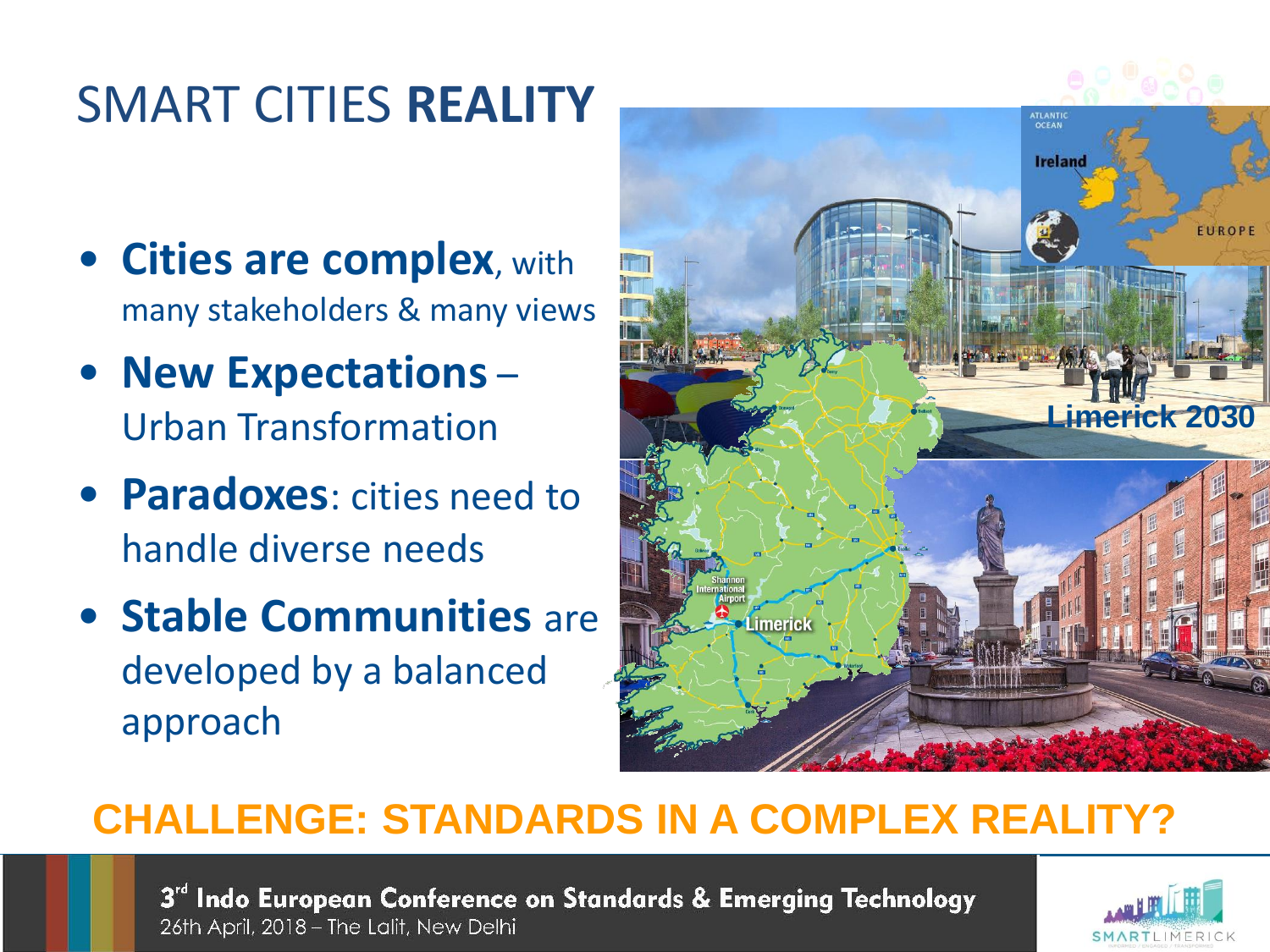## SMART CITY **STRATEGY TOWARDS VISION**

- **Citizen Experience**, as the key driver for new or better services
- **Examine & Rationalise**  systems and structures
- **Organise** around the needs of the citizen
- **Remove** unnecessary bureaucratic steps



Source: OECD, 2008; Ireland – Towards an Integrated Public Service

#### **URBAN DIGITAL TRANSFORMATION FOR A BETTER QUALITY OF LIFE**

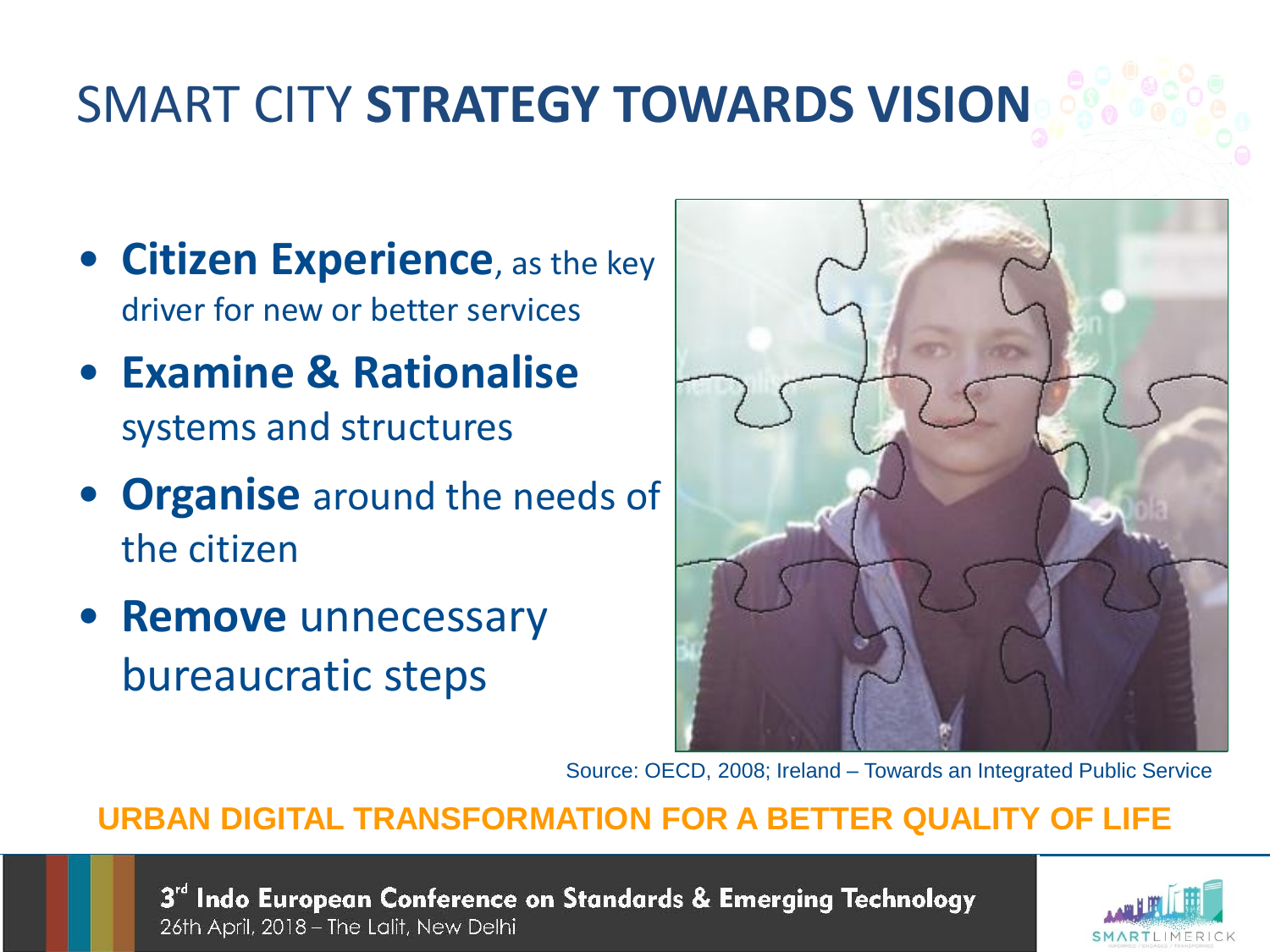## URBAN **DIGITAL TRANSFORMATION**



| <b>Business</b><br><b>Model</b>                                                | <b>Structure</b>                                                                                           | People                                                               | <b>Processes</b>                                                    | <b>IT Capability</b>                                                                             | <b>Offerings</b>                                                                                                           | Engagement                                                                                  |
|--------------------------------------------------------------------------------|------------------------------------------------------------------------------------------------------------|----------------------------------------------------------------------|---------------------------------------------------------------------|--------------------------------------------------------------------------------------------------|----------------------------------------------------------------------------------------------------------------------------|---------------------------------------------------------------------------------------------|
| Economic<br>Social &<br><b>Physical</b><br>Development<br><b>Smart</b><br>City | Doing the<br><b>Right Thing</b><br><b>Doing Things</b><br><b>Right</b><br><b>New</b><br><b>Departments</b> | <b>Digitally</b><br>Aware &<br>Savvy<br><b>Staff</b><br>(Management) | <b>Processes</b><br><b>Standardisation</b><br>Project<br>Management | <b>Single</b><br><b>Customer</b><br><b>View</b><br>EA, MDM, CRM,<br>Web, Mobile,<br><b>ERDMS</b> | <b>Service</b><br>Catalogue<br><b>Driven</b><br><b>Digital</b><br><b>Customer</b><br><b>Experience</b><br>(online, social) | <b>Customer</b><br><b>Services</b><br>Multi-channel<br><b>Customer</b><br><b>Experience</b> |
| <b>Traditional</b><br><b>Preoccupations</b>                                    | <b>Traditional</b><br><b>Siloed</b>                                                                        | <b>Public Service</b><br><b>Culture</b>                              | 1 Ì<br><b>Multiple</b><br>Local Processes                           | Fragmented<br>Systems & Data                                                                     | <b>Disconnected</b><br><b>Offerings</b>                                                                                    | <b>Multiple</b><br><b>Counters</b>                                                          |

Based on the Digital Business Transformation Framework by M.Wade - Global Center for Digital Business Transformation 2015

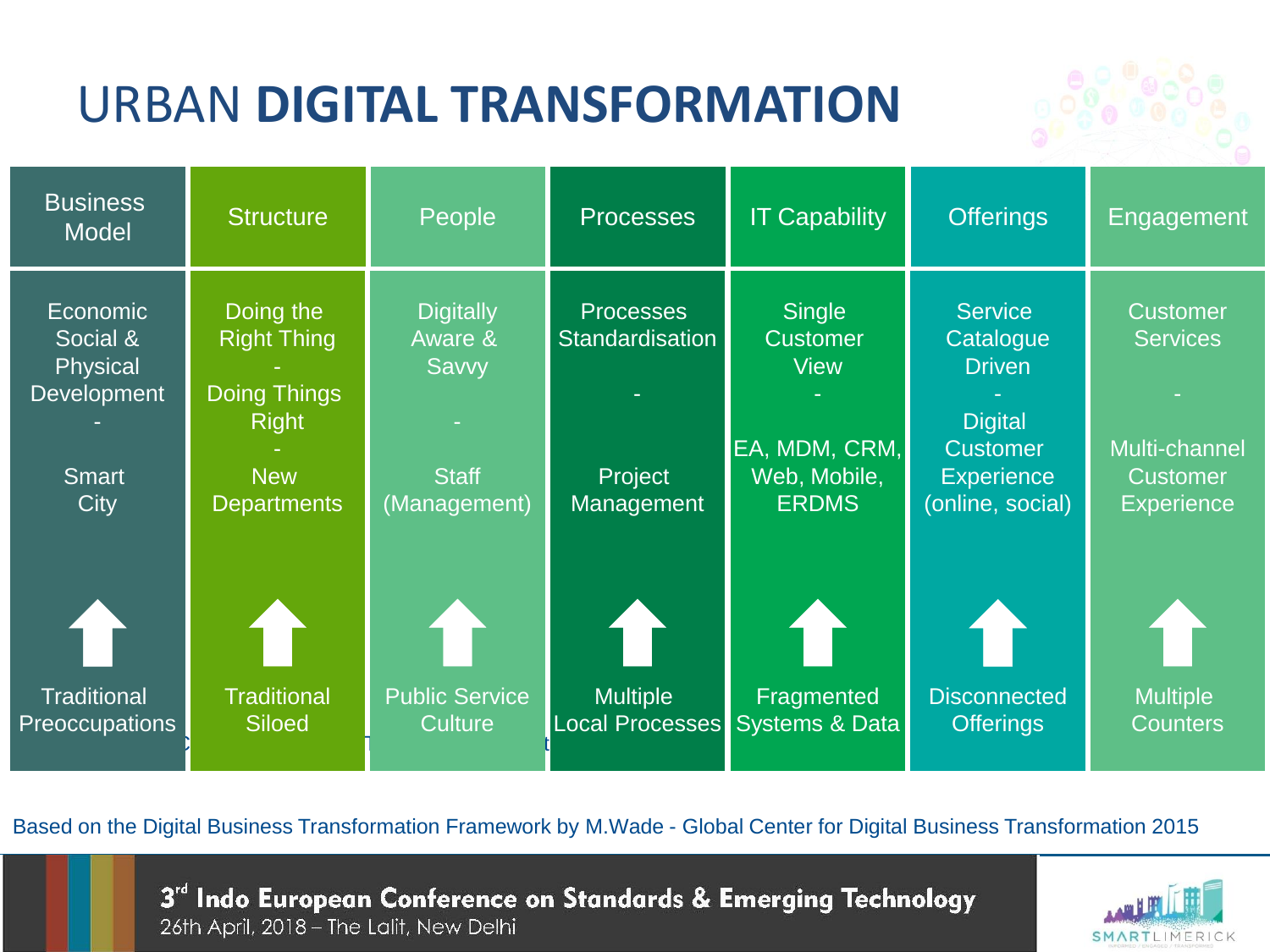## **ENTERPRISE ARCHITECTURE** AS STRATEGY

- **Enterprise Architecture** for Smart City. Policy & Regs.
- **Seamless Data Flow,** enabled by standards adoption
- **Design for Integration** of systems, data, processes, services
- **Partnerships & Collaboration** Standards enabled Value Chain



Source: OECD, 2008; Ireland – Towards an Integrated Public Service

#### **URBAN DIGITAL TRANSFORMATION FOR A BETTER QUALITY OF LIFE**

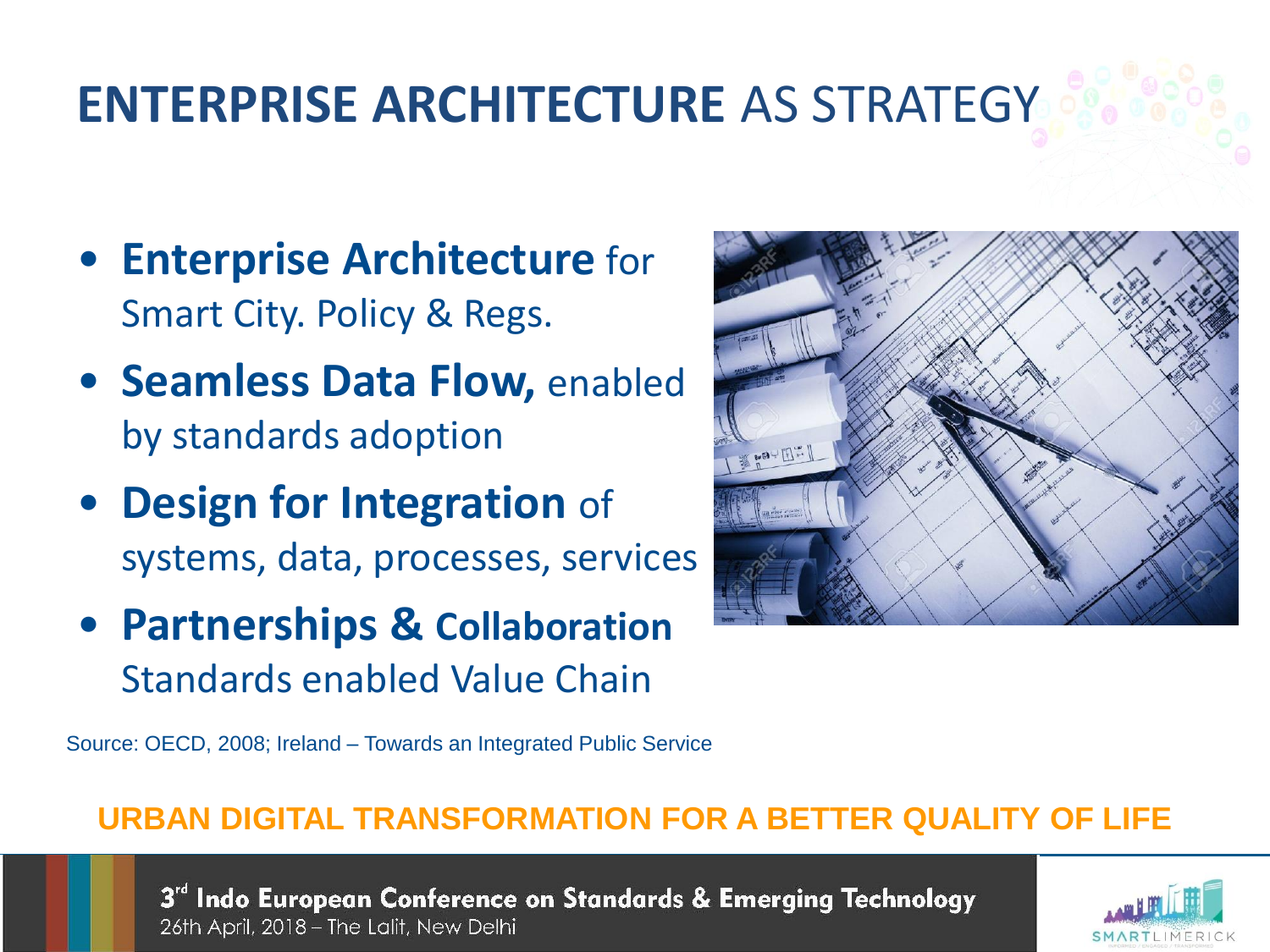#### **Use case: Collaboration**

Smart Limerick City Region & Communities

- **Local**: Digital Champions Forum, Digital Leaders Network, 65 Members, 27 Organisations
- **National:** All Ireland Smart Cities Forum (7 Cities). National Standards Authority of Ireland – Industrial IoT & Smart Cities Working Groups
- **International: NSAI-ETSI, TM** Forum, WBA, OASC





#### **BREAK DOWN SILOES FOR A TRULLY SMART CITY**

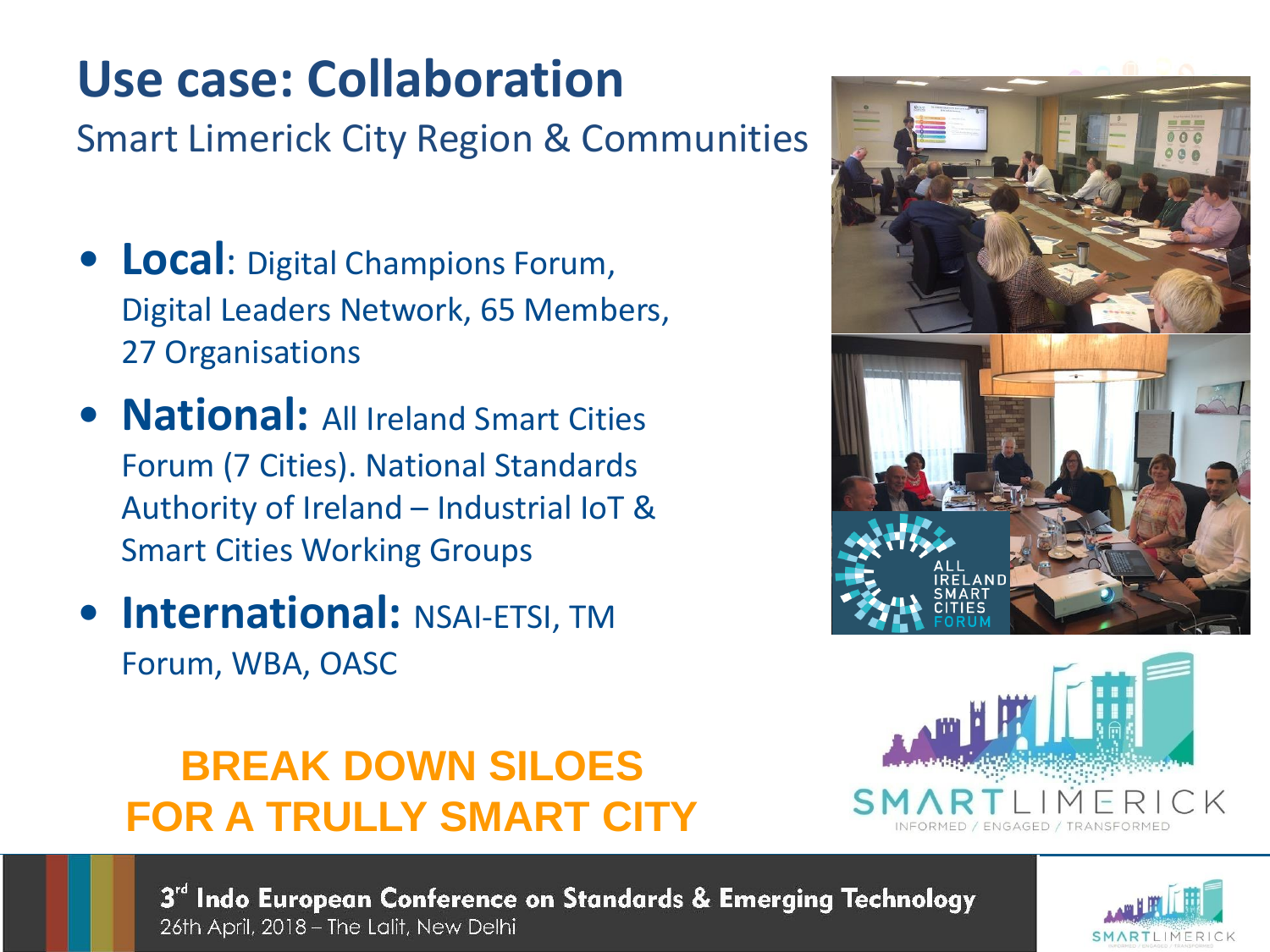#### CONCLUDING **REMARKS**



- Look at the City's Long term Vision & Goals
- Strategy to Tackle Urban Challenges not technology
- Break the silo: collaboration & partnerships
- Build a Smart City Roadmap: Urban Digital Transformation
- Citizen first: engagement, participation, innovation
- Standards enabled Smart City Enterprise Architecture
- Integrate Systems, Data, Processes and Services